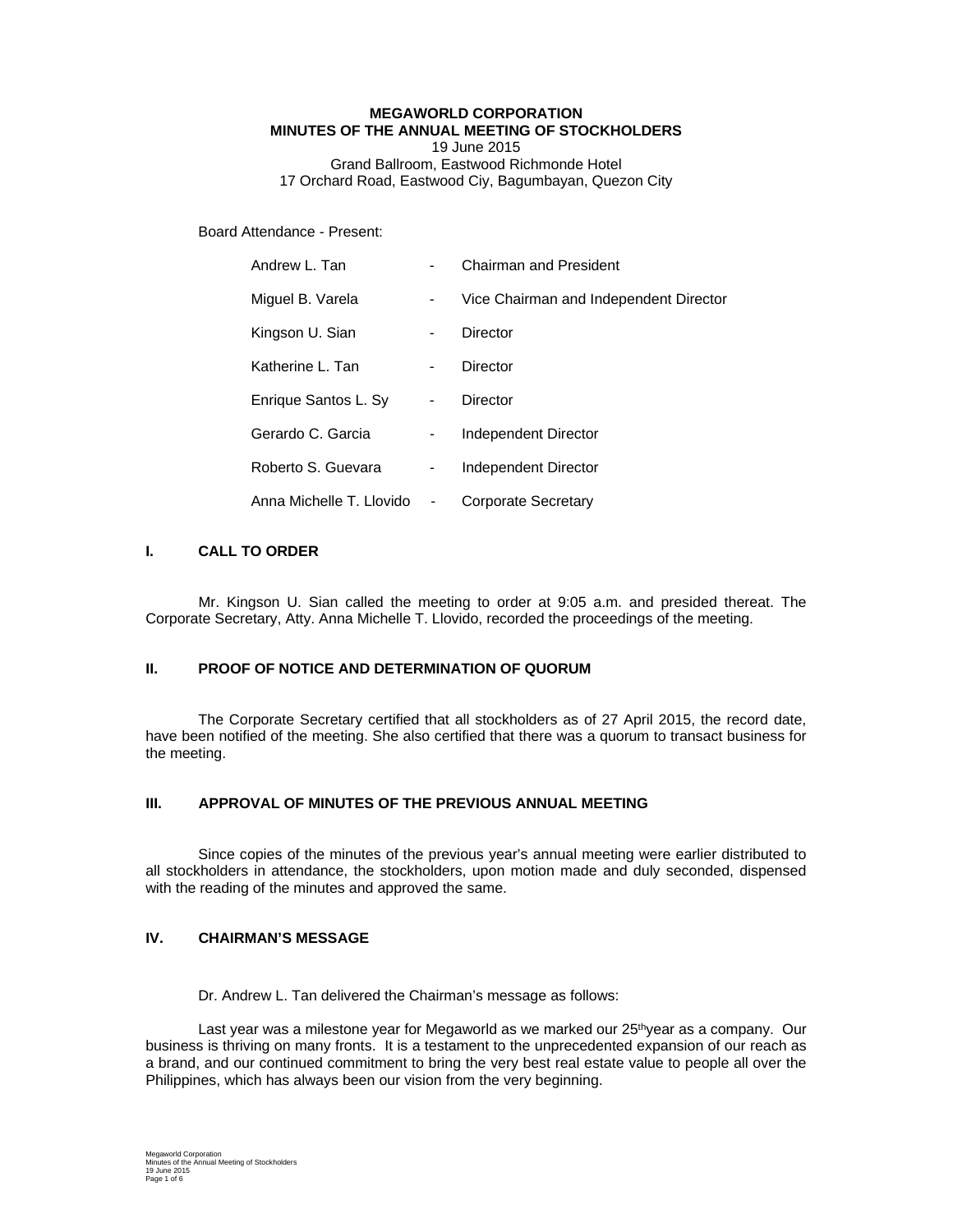Megaworld raked in record earnings, ending 2014 on firm financial footing. Our net income soared 139 percent from the previous year to P21.6 billion, inclusive of a P12.1-billion non-recurring gain. Without the non-recurring gain, our net income grew by 14 percent to P9.4 billion, reflecting an 18 percent annual growth since 2009—when our net income was P4 billion—more than double in a span of only five years.

Our consolidated revenues, excluding the non-recurring gain, grew by 15 percent to P41 billion in 2014. Our real estate sales rose to P24.6 billion, a 16 percent increase year on year, while our rental income reached P7 billion, up by 17 percent.

Meanwhile, our rental income is flourishing in line with our expectations. Sustained growth in Megaworld's office and mall leasable space inventory will provide the momentum needed for us to exceed P10 billion in rental income in 2016.

Last year saw the consolidation of Global-Estate Resorts Inc., Empire East Land Holdings Inc. and Suntrust Properties Inc. under Megaworld. The consolidation has enabled us to fortify our land bank throughout the country. Our current land bank now stands at 4,000 hectares, 80 percent of which has been dedicated to township development.

The aggressive demand for Megaworld's townships has been at the forefront of our remarkable performance, bolstering the company's leadership position in the industry. In fact, we expect to achieve double-digit net income growth every year on the back of a bigger and stronger township portfolio.

To ride this wave of demand, we launched five townships in 2014 alone. These are the12.3 hectare Woodside City in Pasig City, the 561-hectare Southwoods City along the boundaries of Cavite and Laguna, the 11-hectare Davao Park District in Lanang, Davao City, the 62-hectare Alabang West in Las Piñas City, and the 350-hectare Suntrust Ecotown in Tanza, Cavite.

The company is set to unveil in 2015 five more developments, encompassing a total of about 400 hectares, in the township category. Two are located in Negros Occidental in Western Visayas: The Upper East, which offers 34 hectares, and Northill Gateway, which is 50 hectares in size. The other two townships will rise in Luzon, and the third, in Mindanao. These developments will raise our current township count from 15 to 20 by the end of the year.

Like Megaworld's already-successful counterparts, our new townships are set to offer a diversified real estate portfolio that addresses a similarly diversified market, allowing us to strategically tap into various growth opportunities in the residential, BPO office, retail and commercial segments.

Since the company's establishment in 1989, our rallying cry for growth has continued year after year. In June 1994, after the successful IPO of Megaworld, the market capitalization of the company reached about P2.7 billion. As we celebrated our 25<sup>th</sup> year anniversary and our 20<sup>th</sup> year of listing in the Philippine Stock Exchange in 2014, we had already grown by more than 55 times to around P150 billion in terms of market capitalization.

Our milestones in growth have also been evident in the increasing numbers of our workforce, as well as those who have supported us in our journey as a company.

From only five employees when we first started, we currently have 5,500 people employed in the Megaworld group. Meanwhile, over a hundred thousand homebuyers have chosen the Megaworld brand over the past 25 years. Today, there are 126 BPO companies holding offices in our buildings, and more than 1,500 retail partners operating in our different lifestyle malls.

We would like to thank all our shareholders, business partners, employees and customers for sharing in our vision through the years. As Megaworld continues to break old records and set new trends in the Philippine property market, we are motivated to work even harder to maintain our edge as the pioneering township developer, as well as the No.1 residential condominium developer and BPO office developer and landlord in the country.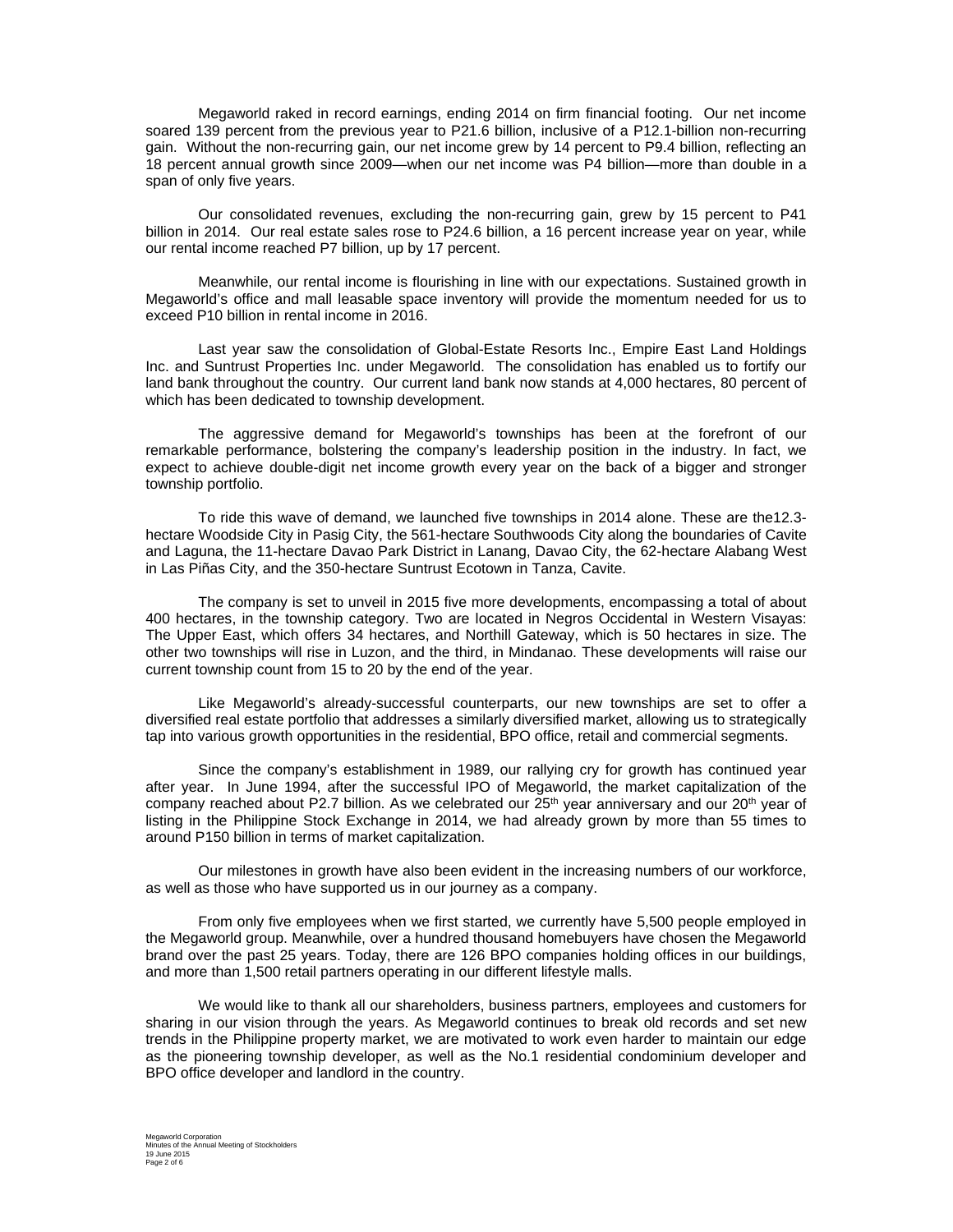We are confident that the company will continue to accomplish even greater things through constant innovation, and that everything we have done has laid the foundation to ensure our sustained growth going forward.

### **V. OPEN FORUM**

Below is a summary of the questions asked and answers given during the open forum:

- Question: On page 29 of the Annual Report, there is a picture of the Boracay Newcoast project and I have already seen this picture 3 to 4 years ago when it was still a concept. Could you possibly present actual pictures of this project so we may have a better appreciation of the status of this development? Also, as a stockholder of Global-Estate Resorts, Inc., how much does GERI contribute to the income of Megaworld right now?
- Answer: GERI is now a subsidiary of Megaworld. The income of GERI would be consolidated to Megaworld's income statement. Regarding the Boracay development, I am very happy to report to you that the construction of the hotel is ongoing and is doing very well. The construction is proceeding on schedule. In GERI's Annual Stockholders' Meeting, we will show some photos of the progress in Boracay.
- Question: Do Megaworld's projects fall within the West Valley Fault?
- Answer: No. The West Valley Fault runs across a very big part of Metro Manila, but I can assure you that none of our projects are on the fault line.
- Question: Will you be declaring cash dividends this year?
- Answer: Yes. We will be declaring cash dividends this year. We have an annual cash dividend policy. Actually, we have already declared close to P2 billion for this year.
- Question: With regard to The Venice project, where will you source out the materials? Do you consider sourcing out from Italy or locally?
- Answer: We always create special themes for each of our retail properties and we were inspired by the Grand Canal in Venice. We have an Italian consultant who has been guiding us for this project. Thus, we are building a faithful reproduction of the façade that we see in Italy. We source our materials from both foreign and local suppliers. Nevertheless, if we find local materials with the same quality and price, we will prioritize purchasing from our local suppliers.
- Question: I noticed that you are purchasing very big properties to be developed as townships and this was certainly bought by the company's confidence which was built throughout the years. Where does your solid plan for expansion come from?
- Answer: A lot of people ask how we are able to come up with this kind of projects. Dr. Andrew Tan came from a strong consumer background and he taught us the culture of innovation, the entrepreneurial spirit, and not being afraid to make mistakes. Those hallmarks allowed us to be nimble and responsive to our consumers. Those are our guiding principles that we use daily to enable us to come up with new and exciting projects. We listen to our customers. Because of these hallmarks, we were able to brand our projects and we believe that branding a project in this scale is important for marketing purposes, granting us the ability to take pride in living in this community.
- Question: Since earthquakes are now rampant, can Megaworld's projects withstand this kind of calamity?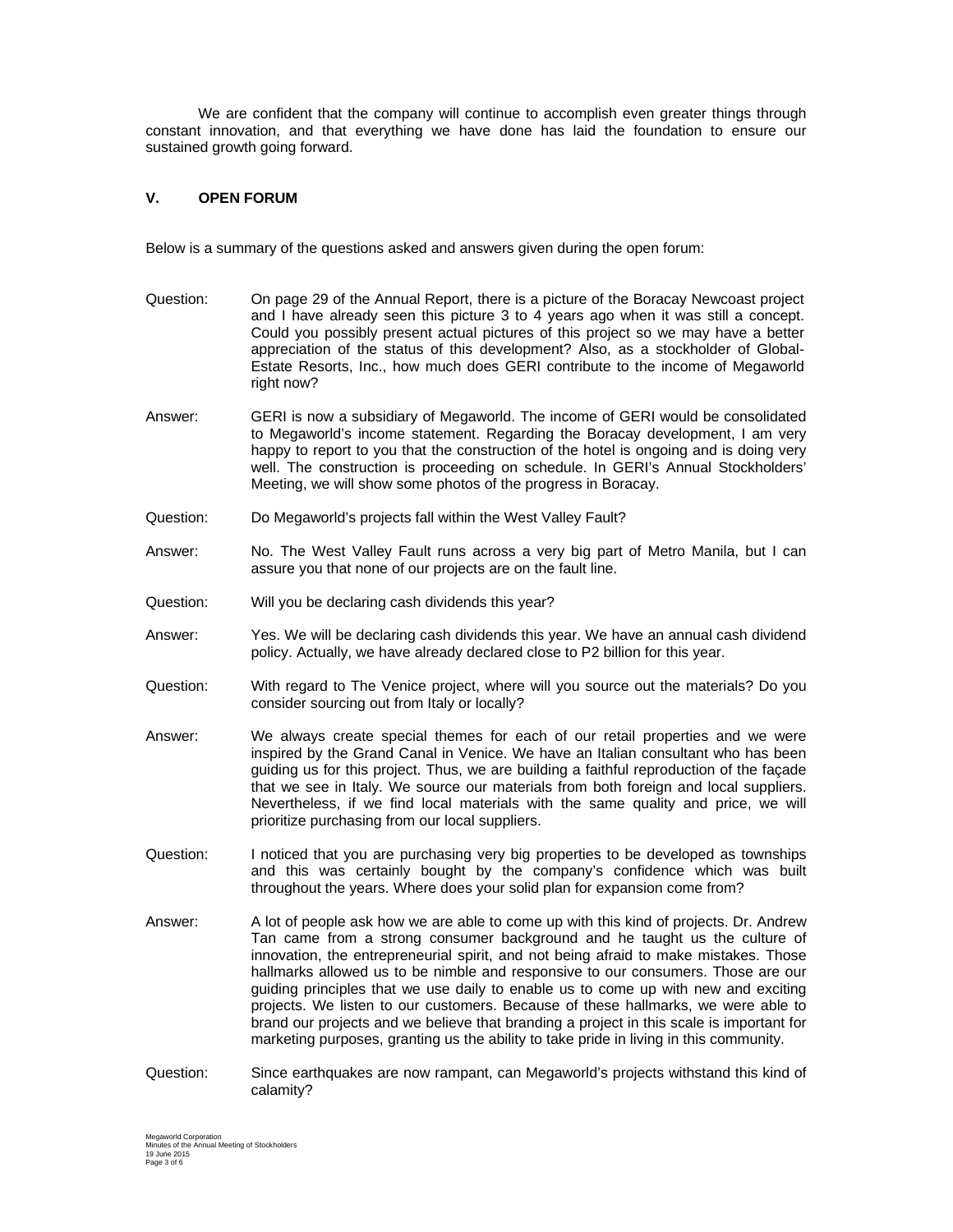- Answer: We are strictly complying with the Philippine Building Code. Hence, we can assure you that our buildings are safe.
- Question: There is a lot construction going on for both residential and office buildings. I think there is an oversupply with regard to real estate. What is your take on that? What sets you apart from your competitors?
- Answer: We don't believe that there is an oversupply in real estate except for certain locations. What sets us apart is that we are the largest township developer in the Philippines and township development creates a higher level of product. A township is not just selling a condominium unit, it is selling a "lifestyle". In order to achieve this kind of project, we need to have large lands in well-located places. We sell properties that offer much more value-added amenities and services as compared to selling a mere condominium unit in a lone standing building. We also cater to the fastest growing segments – the mid-income and BPO industry are the ones with the highest growth.
- Question: Megaworld is apparently expanding outside Metro Manila considering the five new townships. What is the rationale behind?
- Answer: The Philippines' economic growth for the last decade has spilled over beyond Metro Manila. For a company to continue to grow, we also need to grow with areas with the fastest economic growth. We continue to focus in Metro Manila but we have also ventured in Cebu, Iloilo, Davao and Bacolod.
- Question: According to your report, Megaworld intends to increase its rental income up to P10 billion in 2016. How will you achieve this figure?
- Answer: We have already secured 4,000 hectares of land and now, it is time to execute. All of those twenty communities will have a component for both residential and rental income. The component for rental income is already there, we just need to build it. Obviously, we are not going to build those projects all at the same time. We want to be prudent with the cash flow so as to not oversupply the market. The most important ingredient is land therefore, we are now going to focus in the execution.

#### **VI. APPOINTMENT OF EXTERNAL AUDITORS**

The Presiding Officer informed the stockholders that the Audit Committee of the Board of Directors has recommended to the Board the engagement of Punongbayan & Araullo as external auditors of the Company for the audit of the Company's financial statements for the year ending 31 December 2015, and that the Board has approved such engagement.

Upon motion made and duly seconded, the stockholders approved the following resolution:

"RESOLVED, that the engagement of Punongbayan & Araullo as external auditors of the Company for the audit of the Company's financial statements for the year ending 31 December 2015, be approved."

#### **VII. RATIFICATION OF ACTS AND RESOLUTIONS OF THE BOARD OF DIRECTORS, BOARD COMMITTEES AND MANAGEMENT**

The Presiding Officer proposed for ratification all resolutions of the Board of Directors, Board Committees and acts of Management adopted during the period covering 1 January 2014 through 31 December 2014 and that a list of such acts is provided in the Company's Information Statement earlier distributed to the stockholders.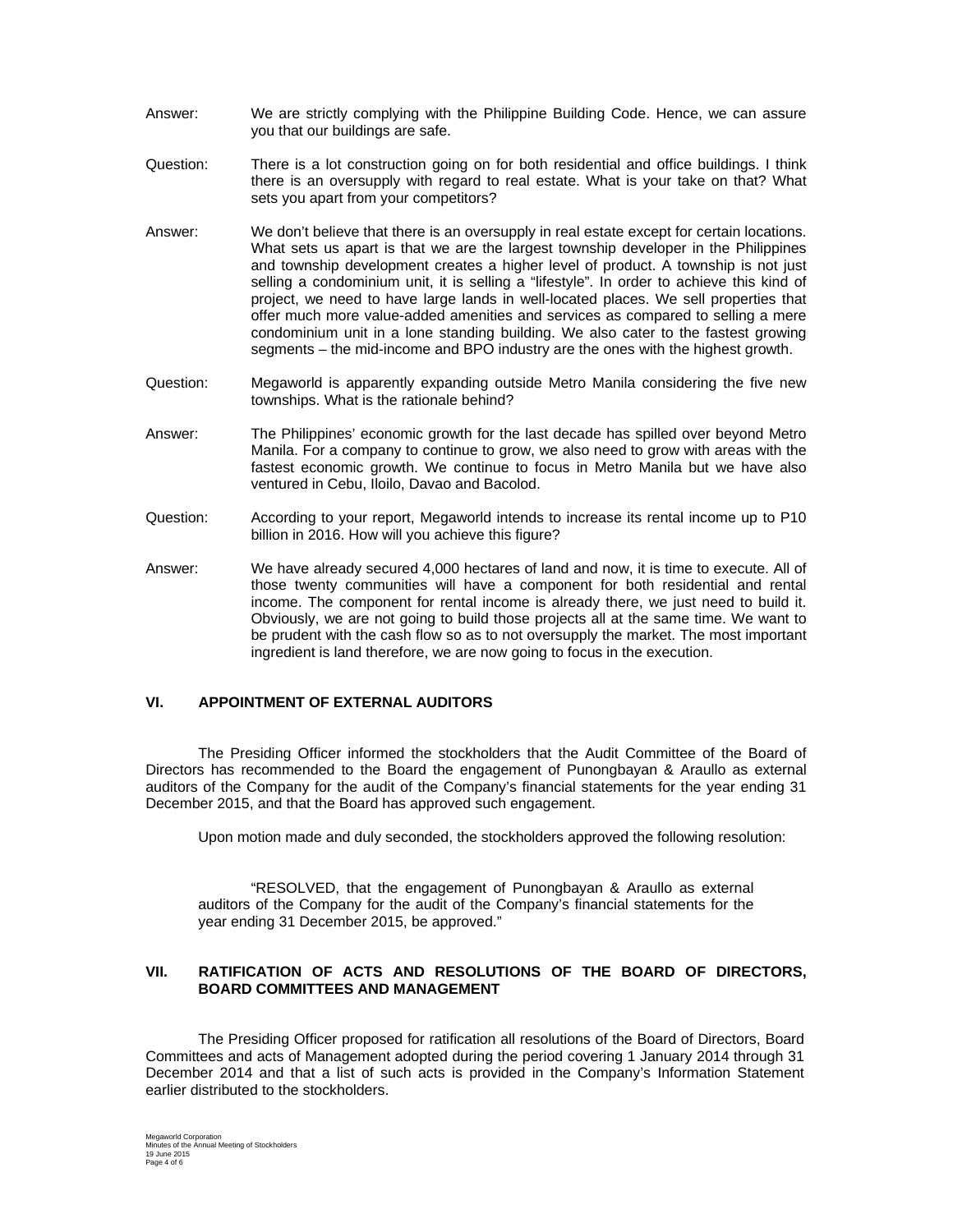Upon motion made and duly seconded, the stockholders approved the following resolution:

"RESOLVED, that the Corporation ratify all resolutions of the Board of Directors and Board Committees and all acts of Management of the Corporation adopted during the period beginning 01 January 2014 through 31 December 2014 including, among others, the following matters:

- 1. Appointment of Contract Signatories;
- 2. Application for Permits, Licenses, Clearances, Accreditations and Registration for Projects;
- 3. Registration of Master Deeds and Restrictions covering Projects;
- 4. Operation of Bank Accounts and other Bank Transactions;
- 5. Appointment of Proxies and Nominees;
- 6. Development, Marketing and Operation of projects;
- 7. Approval of Plans and Titling of Projects;
- 8. Property Acquisitions, Dispositions, Leases and Joint Ventures;
- 9. Declaration of Cash Dividends;
- 10. Application for Telecommunication Subscriptions;
- 11. Holding of 2014 Annual Meeting of Stockholders;
- 12. Issuance of Stock Options to Qualified Employees;
- 13. Subscription for Shares;
- 14. Application for and renewal of corporate permits, licenses and accreditations."

### **VIII. ELECTION OF DIRECTORS**

The Presiding Officer informed the stockholders that the Company will be electing seven (7) directors. He added that pursuant to the Securities Regulation Code and SRC Rule 38, in relation to SEC Memorandum Circular No. 6. Series of 2009 and its Revised Manual of Corporate Governance, the Company is mandated to elect at least two independent directors out of the seven directors.

Mr. Rafael Antonio Perez, Senior Assistant Vice President of the Human Resources Division, presented, on behalf of the Nomination Committee, the final list of nominees to the Board of Directors, as follows: Gerardo C. Garcia, Roberto S. Guevara and Miguel B. Varela as independent directors; and Andrew L. Tan, Katherine L. Tan, Kingson U. Sian, and Mr. Enrique Santos L. Sy as regular directors.

It was then moved and duly seconded that the nominees for independent directors, namely Messrs. Gerardo C. Garcia, Roberto S. Guevara and Miguel B. Varela be elected as independent directors of the Corporation, and that Andrew L. Tan, Katherine L. Tan, Kingson U. Sian, and Enrique Santos L. Sy be elected as regular directors of the Company.

Since there were only seven nominees to the Board and considering the absence of objections, all the seven (7) nominees were declared elected to the Board of Directors.